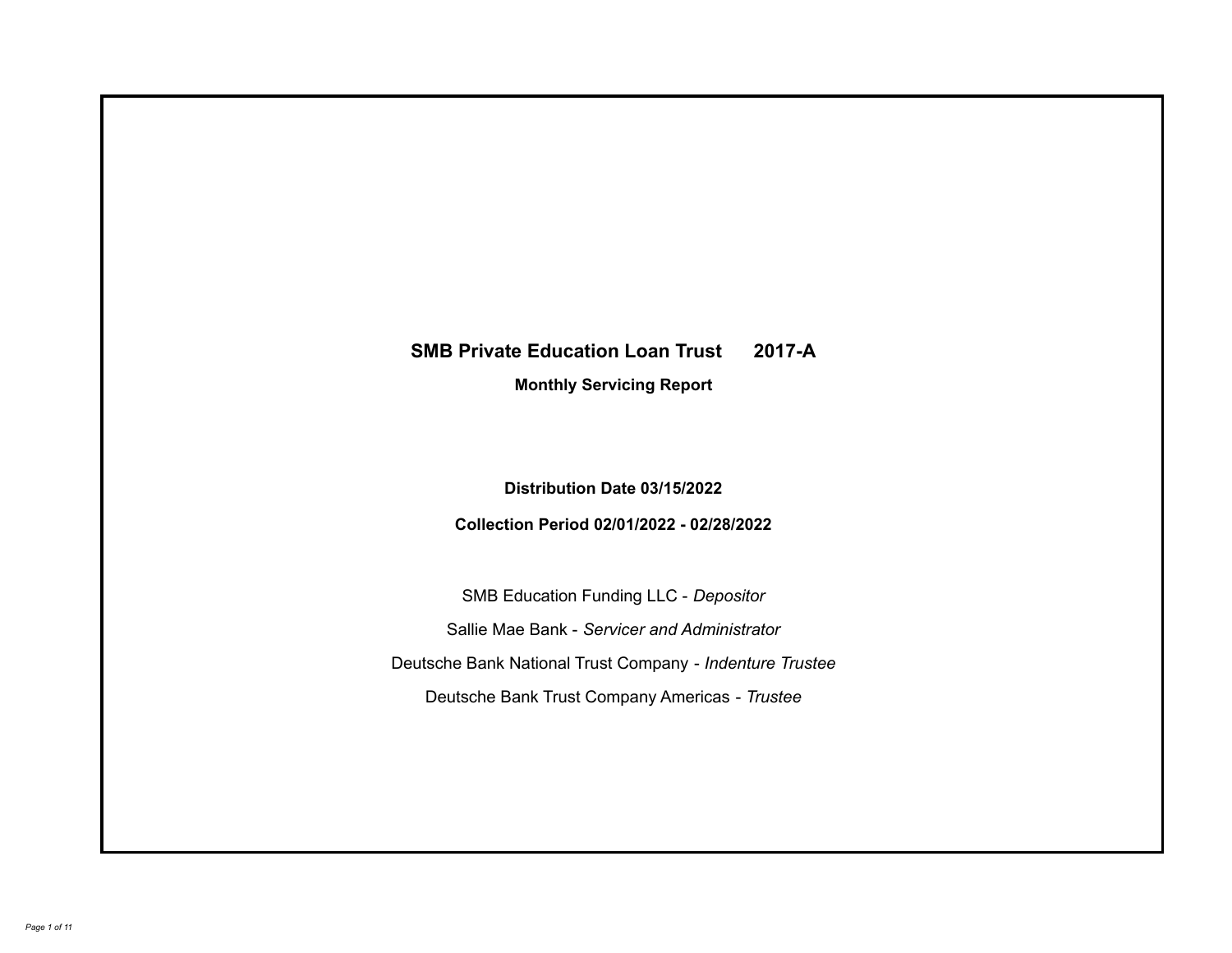A

| А         | <b>Student Loan Portfolio Characteristics</b>   | <b>Settlement Date</b><br>02/08/2017 | 01/31/2022       | 02/28/2022       |
|-----------|-------------------------------------------------|--------------------------------------|------------------|------------------|
|           | <b>Principal Balance</b>                        | \$806,367,084.33                     | \$331,906,269.03 | \$324,487,954.65 |
|           | Interest to be Capitalized Balance              | 46,940,641.95                        | 9,729,052.69     | 9,608,779.62     |
|           | Pool Balance                                    | \$853,307,726.28                     | \$341,635,321.72 | \$334,096,734.27 |
|           |                                                 |                                      |                  |                  |
|           | Weighted Average Coupon (WAC)                   | 8.52%                                | 7.76%            | 7.86%            |
|           | Weighted Average Remaining Term                 | 130.20                               | 124.15           | 124.16           |
|           | Number of Loans                                 | 76,140                               | 32,223           | 31,593           |
|           | Number of Borrowers                             | 72,943                               | 30,723           | 30,128           |
|           | Pool Factor                                     |                                      | 0.400365907      | 0.391531360      |
|           | Since Issued Total Constant Prepayment Rate (1) |                                      | 10.52%           | 10.52%           |
|           |                                                 |                                      |                  |                  |
| B         | <b>Debt Securities</b><br><b>Cusip/Isin</b>     | 02/15/2022                           |                  | 03/15/2022       |
|           | A <sub>2</sub> A<br>78448WAB1                   | \$94,572,362.60                      |                  | \$91,933,856.99  |
|           | A <sub>2</sub> B<br>78448WAC9                   | \$94,572,362.60                      |                  | \$91,933,857.00  |
|           | В<br>78448WAD7                                  | \$50,000,000.00                      |                  | \$50,000,000.00  |
| ${\bf C}$ |                                                 |                                      |                  |                  |
|           | <b>Certificates</b><br><b>Cusip/Isin</b>        | 02/15/2022                           |                  | 03/15/2022       |
|           | 78448W105<br>Residual                           | \$100,000.00                         |                  | \$100,000.00     |
|           |                                                 |                                      |                  |                  |
| D         | <b>Account Balances</b>                         | 02/15/2022                           |                  | 03/15/2022       |
|           | Reserve Account Balance                         | \$2,161,726.00                       |                  | \$2,161,726.00   |
|           |                                                 |                                      |                  |                  |
| E         | <b>Asset / Liability</b>                        | 02/15/2022                           |                  | 03/15/2022       |
|           | Overcollateralization Percentage                | 30.00%                               |                  | 30.00%           |
|           | Specified Overcollateralization Amount          | \$102,490,596.52                     |                  | \$100,229,020.28 |

(1) For additional information, see 'Since Issued CPR Methodology' found in section VIII of this report .

Actual Overcollateralization Amount \$102,490,596.52

\$100,229,020.28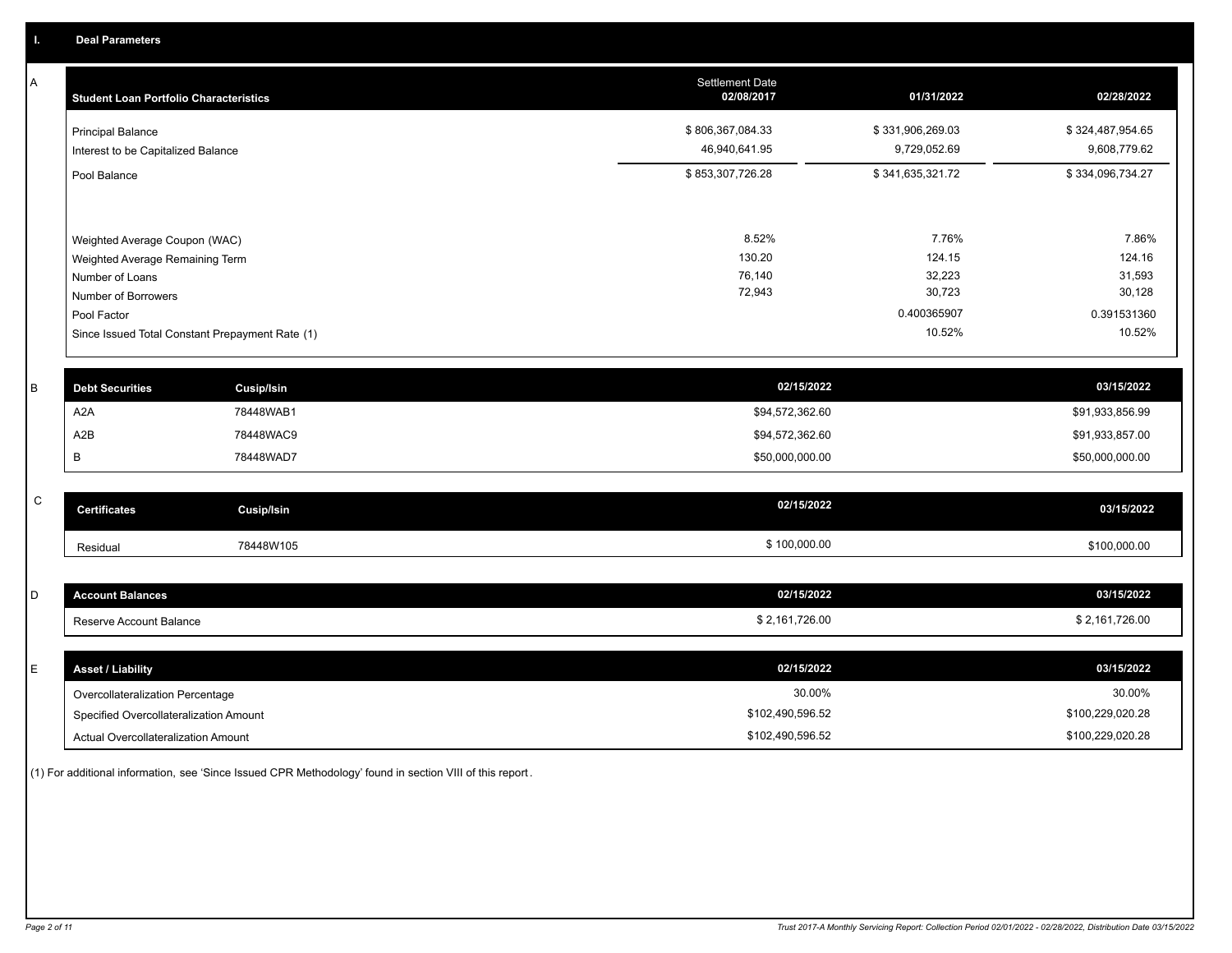# **II. 2017-A Trust Activity 02/01/2022 through 02/28/2022**

| A | <b>Student Loan Principal Receipts</b> |                |
|---|----------------------------------------|----------------|
|   | <b>Borrower Principal</b>              | 6,649,459.18   |
|   | Seller Principal Reimbursement         | 0.00           |
|   | Servicer Principal Reimbursement       | 0.00           |
|   | <b>Other Principal Deposits</b>        | 310,142.47     |
|   | <b>Total Principal Receipts</b>        | \$6,959,601.65 |

## B **Student Loan Interest Receipts**

| <b>Total Interest Receipts</b>  | \$1,840,242.19 |
|---------------------------------|----------------|
| Other Interest Deposits         | 5.743.69       |
| Servicer Interest Reimbursement | 0.00           |
| Seller Interest Reimbursement   | 0.00           |
| Borrower Interest               | 1,834,498.50   |

| C       | <b>Recoveries on Realized Losses</b>                             | \$85,248.63    |
|---------|------------------------------------------------------------------|----------------|
| D       | <b>Investment Income</b>                                         | \$204.82       |
| Е       | <b>Funds Borrowed from Next Collection Period</b>                | \$0.00         |
| F.      | <b>Funds Repaid from Prior Collection Period</b>                 | \$0.00         |
| G       | Loan Sale or Purchase Proceeds                                   | \$0.00         |
| H       | Initial Deposits to Distribution Account                         | \$0.00         |
|         | <b>Excess Transferred from Other Accounts</b>                    | \$0.00         |
| J       | <b>Borrower Benefit Reimbursements</b>                           | \$0.00         |
| K       | <b>Other Deposits</b>                                            | \$0.00         |
| ┗       | <b>Other Fees Collected</b>                                      | \$0.00         |
| М       | <b>AVAILABLE FUNDS</b>                                           | \$8,885,297.29 |
| N       | Non-Cash Principal Activity During Collection Period             | \$(458,712.73) |
| $\circ$ | Aggregate Purchased Amounts by the Depositor, Servicer or Seller | \$315,886.16   |
| P       | Aggregate Loan Substitutions                                     | \$0.00         |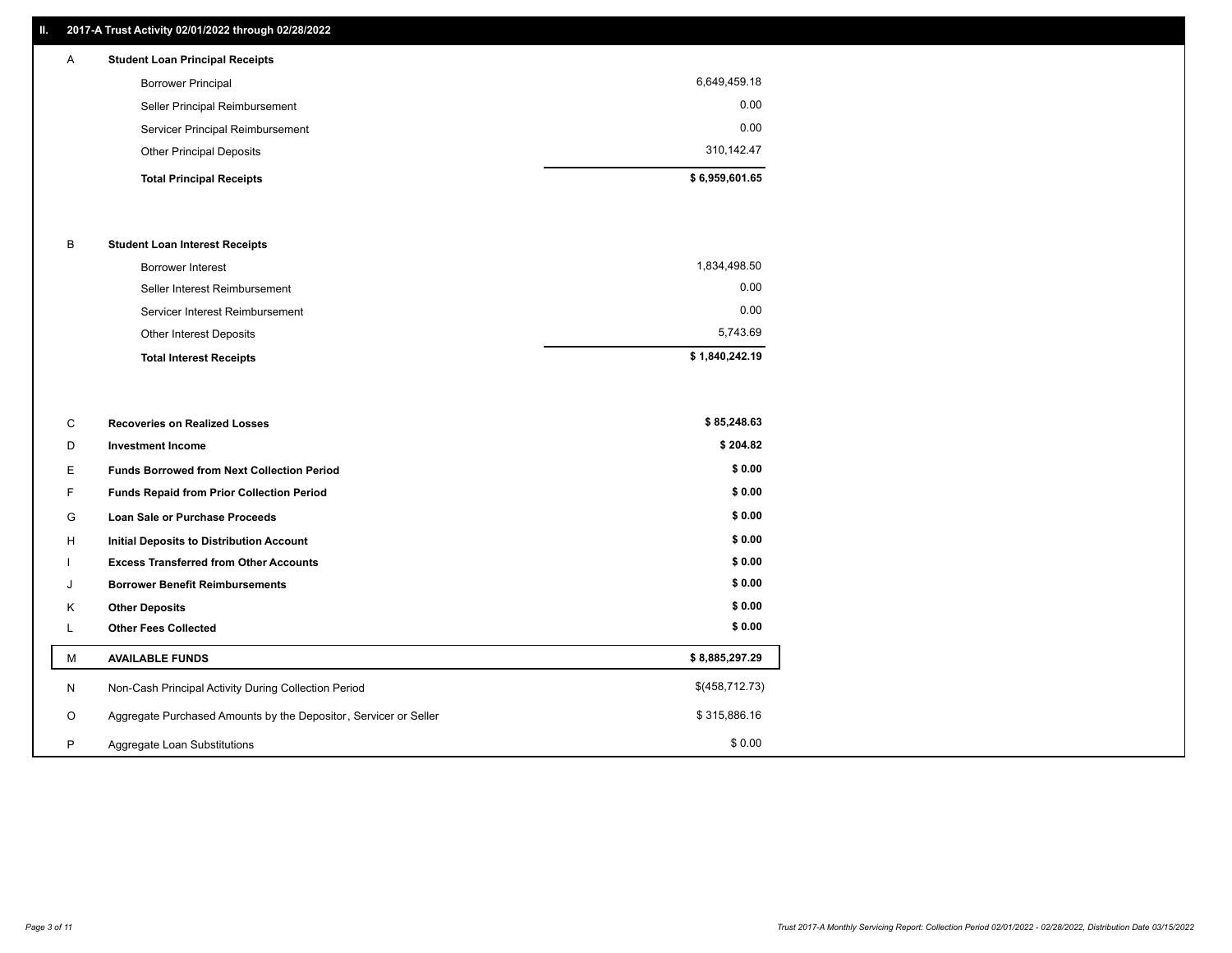|                   | <b>Loans by Repayment Status</b> |                          |            |                                                           |                |                            |                          |         |                                                           |                |                            |
|-------------------|----------------------------------|--------------------------|------------|-----------------------------------------------------------|----------------|----------------------------|--------------------------|---------|-----------------------------------------------------------|----------------|----------------------------|
|                   |                                  |                          | 02/28/2022 |                                                           |                | 01/31/2022                 |                          |         |                                                           |                |                            |
|                   |                                  | <b>Wtd Avg</b><br>Coupon | # Loans    | Principal and<br><b>Interest Accrued</b><br>to Capitalize | % of Principal | % of Loans in<br>Repay (1) | <b>Wtd Avg</b><br>Coupon | # Loans | Principal and<br><b>Interest Accrued</b><br>to Capitalize | % of Principal | % of Loans in<br>Repay (1) |
| INTERIM:          | IN SCHOOL                        | 9.02%                    | 439        | \$6,761,067.49                                            | 2.024%         | $-$ %                      | 8.85%                    | 451     | \$6,923,218.08                                            | 2.026%         | $-$ %                      |
|                   | GRACE                            | 8.60%                    | 142        | \$2,229,575.98                                            | 0.667%         | $-$ %                      | 8.75%                    | 177     | \$2,735,385.30                                            | 0.801%         | $-$ %                      |
|                   | <b>DEFERMENT</b>                 | 8.76%                    | 2,201      | \$30,378,919.57                                           | 9.093%         | $-$ %                      | 8.64%                    | 2,182   | \$29,722,000.41                                           | 8.700%         | $-$ %                      |
| <b>REPAYMENT:</b> | <b>CURRENT</b>                   | 7.70%                    | 27,296     | \$274,364,726.08                                          | 82.121%        | 93.091%                    | 7.61%                    | 27,912  | \$282,343,902.30                                          | 82.645%        | 93.413%                    |
|                   | 30-59 DAYS DELINQUENT            | 8.49%                    | 603        | \$7,829,190.68                                            | 2.343%         | 2.656%                     | 8.07%                    | 593     | \$7,661,399.27                                            | 2.243%         | 2.535%                     |
|                   | 60-89 DAYS DELINQUENT            | 8.54%                    | 319        | \$4,612,220.30                                            | 1.381%         | 1.565%                     | 8.30%                    | 307     | \$4,116,677.23                                            | 1.205%         | 1.362%                     |
|                   | 90+ DAYS DELINQUENT              | 8.58%                    | 245        | \$3,586,456.02                                            | 1.073%         | 1.217%                     | 8.20%                    | 217     | \$3,416,058.01                                            | 1.000%         | 1.130%                     |
|                   | FORBEARANCE                      | 7.51%                    | 348        | \$4,334,578.15                                            | 1.297%         | 1.471%                     | 7.37%                    | 384     | \$4,716,681.12                                            | 1.381%         | 1.560%                     |
| <b>TOTAL</b>      |                                  |                          | 31,593     | \$334,096,734.27                                          | 100.00%        | 100.00%                    |                          | 32,223  | \$341,635,321.72                                          | 100.00%        | 100.00%                    |

Percentages may not total 100% due to rounding \*

1 Loans classified in "Repayment" include any loan for which interim interest only, \$25 fixed payments or full principal and interest payments are due.

|                         |                                                                                                                            |                          | <b>Loans by Borrower Status</b> |                                                                  |                |                                |                          |         |                                                                  |                |                                |
|-------------------------|----------------------------------------------------------------------------------------------------------------------------|--------------------------|---------------------------------|------------------------------------------------------------------|----------------|--------------------------------|--------------------------|---------|------------------------------------------------------------------|----------------|--------------------------------|
|                         |                                                                                                                            |                          |                                 | 02/28/2022                                                       |                |                                | 01/31/2022               |         |                                                                  |                |                                |
|                         |                                                                                                                            | <b>Wtd Avg</b><br>Coupon | # Loans                         | <b>Principal and</b><br><b>Interest Accrued</b><br>to Capitalize | % of Principal | % of Loans in<br>P&I Repay (2) | <b>Wtd Avg</b><br>Coupon | # Loans | <b>Principal and</b><br><b>Interest Accrued</b><br>to Capitalize | % of Principal | % of Loans in<br>P&I Repay (2) |
| <b>INTERIM:</b>         | IN SCHOOL                                                                                                                  | 8.62%                    | 836                             | \$12,474,629.45                                                  | 3.734%         | $-$ %                          | 8.48%                    | 868     | \$12,951,240.23                                                  | 3.791%         | $-$ %                          |
|                         | <b>GRACE</b>                                                                                                               | 8.40%                    | 264                             | \$3,930,558.71                                                   | 1.176%         | $-$ %                          | 8.41%                    | 321     | \$4,557,870.53                                                   | 1.334%         | $-$ %                          |
|                         | <b>DEFERMENT</b>                                                                                                           | 8.39%                    | 3,992                           | \$52,181,896.02                                                  | 15.619%        | $-$ %                          | 8.28%                    | 3,965   | \$51,077,320.21                                                  | 14.951%        | $-$ %                          |
| P&I REPAYMENT:          | <b>CURRENT</b>                                                                                                             | 7.67%                    | 25,016                          | \$245,466,318.39                                                 | 73.472%        | 92.451%                        | 7.59%                    | 25,601  | \$253,523,083.61                                                 | 74.209%        | 92.849%                        |
|                         | 30-59 DAYS DELINQUENT                                                                                                      | 8.50%                    | 588                             | \$7,675,391.20                                                   | 2.297%         | 2.891%                         | 8.07%                    | 578     | \$7,577,899.55                                                   | 2.218%         | 2.775%                         |
|                         | 60-89 DAYS DELINQUENT                                                                                                      | 8.55%                    | 309                             | \$4,488,265.64                                                   | 1.343%         | 1.690%                         | 8.30%                    | 294     | \$3,938,967.76                                                   | 1.153%         | 1.443%                         |
|                         | 90+ DAYS DELINQUENT                                                                                                        | 8.60%                    | 239                             | \$3,525,015.60                                                   | 1.055%         | 1.328%                         | 8.22%                    | 212     | \$3,292,258.71                                                   | 0.964%         | 1.206%                         |
|                         | <b>FORBEARANCE</b>                                                                                                         | 7.51%                    | 349                             | \$4,354,659.26                                                   | 1.303%         | 1.640%                         | 7.37%                    | 384     | \$4,716,681.12                                                   | 1.381%         | 1.727%                         |
| <b>TOTAL</b><br>$\star$ | Percentages may not total 100% due to rounding                                                                             |                          | 31,593                          | \$334,096,734.27                                                 | 100.00%        | 100.00%                        |                          | 32,223  | \$341,635,321.72                                                 | 100.00%        | 100.00%                        |
| 2                       | Loans classified in "P&I Repayment" includes only those loans for which scheduled principal and interest payments are due. |                          |                                 |                                                                  |                |                                |                          |         |                                                                  |                |                                |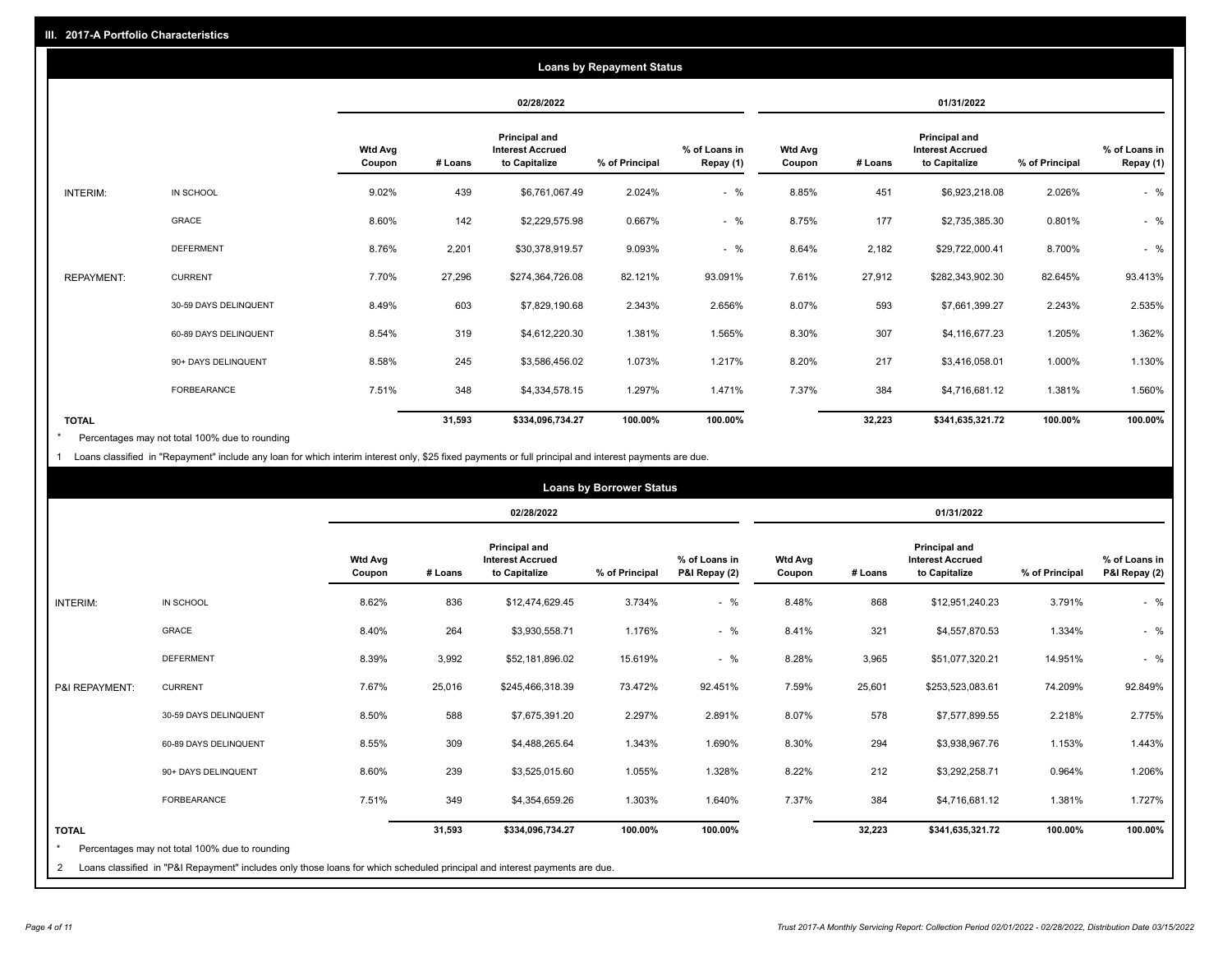|                                                                                                  | 2/28/2022        | 1/31/2022        |
|--------------------------------------------------------------------------------------------------|------------------|------------------|
| Pool Balance                                                                                     | \$334,096,734.27 | \$341,635,321.72 |
| Total # Loans                                                                                    | 31,593           | 32,223           |
| Total # Borrowers                                                                                | 30,128           | 30,723           |
| Weighted Average Coupon                                                                          | 7.86%            | 7.76%            |
| Weighted Average Remaining Term                                                                  | 124.16           | 124.15           |
| Percent of Pool - Cosigned                                                                       | 93.2%            | 93.2%            |
| Percent of Pool - Non Cosigned                                                                   | 6.8%             | 6.8%             |
| Borrower Interest Accrued for Period                                                             | \$1,952,620.28   | \$2,200,127.70   |
| Outstanding Borrower Interest Accrued                                                            | \$12,783,800.61  | \$13,120,508.13  |
| Gross Principal Realized Loss - Periodic *                                                       | \$844,124.40     | \$632,637.46     |
| Gross Principal Realized Loss - Cumulative *                                                     | \$38,725,080.72  | \$37,880,956.32  |
| Recoveries on Realized Losses - Periodic                                                         | \$85,248.63      | \$124,774.25     |
| Recoveries on Realized Losses - Cumulative                                                       | \$5,599,150.80   | \$5,513,902.17   |
| Net Losses - Periodic                                                                            | \$758,875.77     | \$507,863.21     |
| Net Losses - Cumulative                                                                          | \$33,125,929.92  | \$32,367,054.15  |
| Non-Cash Principal Activity - Capitalized Interest                                               | \$388,781.42     | \$760,223.88     |
| Since Issued Total Constant Prepayment Rate (CPR) (1)                                            | 10.52%           | 10.52%           |
| <b>Loan Substitutions</b>                                                                        | \$0.00           | \$0.00           |
| <b>Cumulative Loan Substitutions</b>                                                             | \$0.00           | \$0.00           |
| <b>Unpaid Servicing Fees</b>                                                                     | \$0.00           | \$0.00           |
| <b>Unpaid Administration Fees</b>                                                                | \$0.00           | \$0.00           |
| <b>Unpaid Carryover Servicing Fees</b>                                                           | \$0.00           | \$0.00           |
| Note Interest Shortfall                                                                          | \$0.00           | \$0.00           |
| Loans in Modification                                                                            | \$27,874,556.50  | \$29,403,680.37  |
| % of Loans in Modification as a % of Loans in Repayment (P&I)                                    | 10.68%           | 10.96%           |
|                                                                                                  |                  |                  |
| % Annualized Gross Principal Realized Loss - Periodic as a %<br>of Loans in Repayment (P&I) * 12 | 3.88%            | 2.83%            |
| % Gross Principal Realized Loss - Cumulative as a % of                                           |                  |                  |

\* In accordance with the Servicer's current policies and procedures, after September 1, 2017 loans subject to bankruptcy claims generally will not be reported as a charged- off unless and until they are delinquent for 120

4.54% 4.44%

(1) For additional information, see 'Since Issued CPR Methodology' found in section VIII of this report .

Original Pool Balance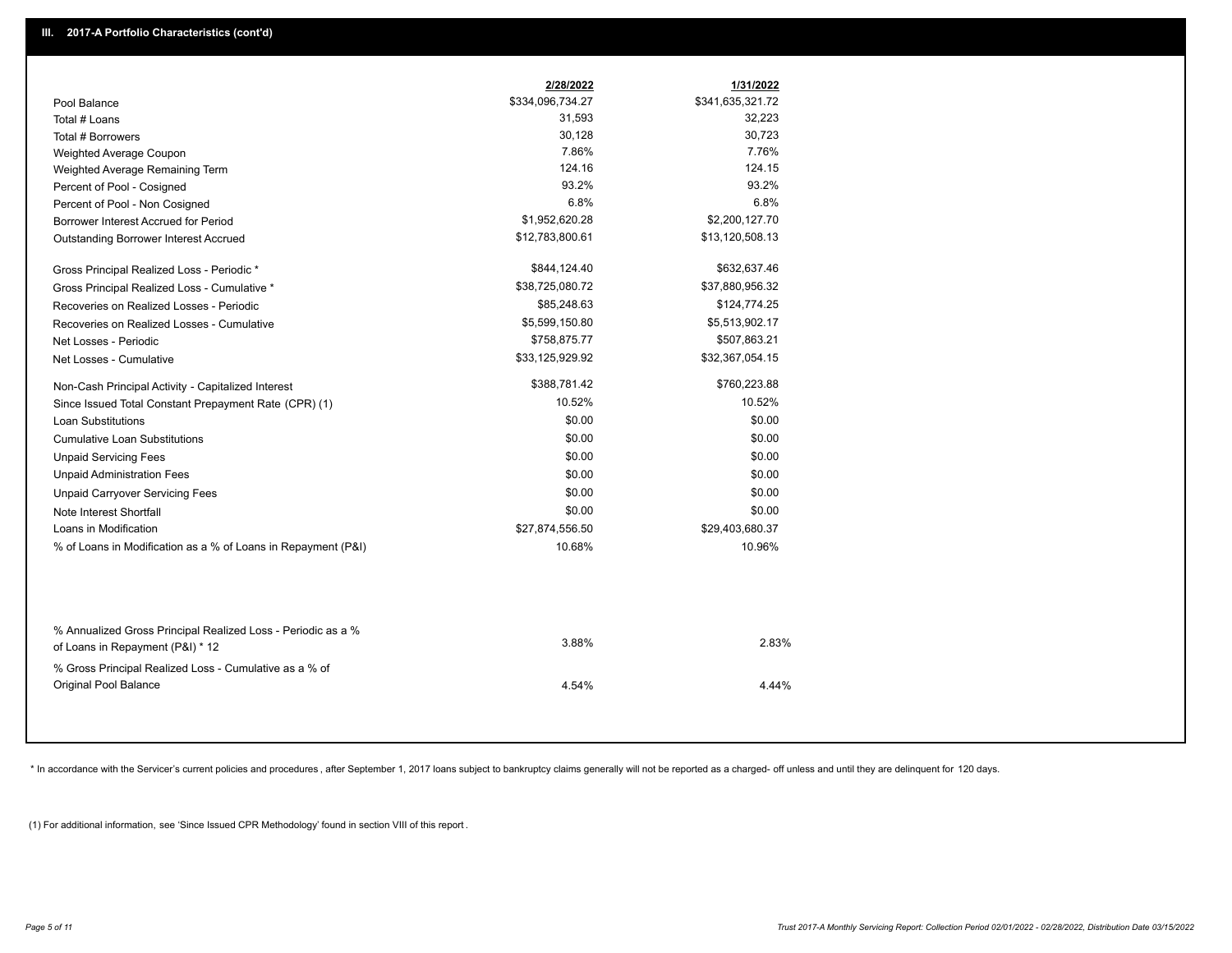#### **Loan Program**  A

|                                    | Weighted<br>Average | # LOANS | <b>\$ AMOUNT</b> | $%$ *    |
|------------------------------------|---------------------|---------|------------------|----------|
| - Smart Option Interest-Only Loans | 6.76%               | 6,334   | \$43,210,589.09  | 12.934%  |
| - Smart Option Fixed Pay Loans     | 7.87%               | 8,348   | \$105,332,740.38 | 31.528%  |
| - Smart Option Deferred Loans      | 8.12%               | 16,911  | \$185,553,404.80 | 55.539%  |
| - Other Loan Programs              | $0.00\%$            | 0       | \$0.00           | 0.000%   |
| <b>Total</b>                       | 7.86%               | 31,593  | \$334,096,734.27 | 100.000% |

\* Percentages may not total 100% due to rounding

B

C

**Index Type**

|                       | Weighted<br>Average | # LOANS | \$ AMOUNT        | $%$ *     |
|-----------------------|---------------------|---------|------------------|-----------|
| - Fixed Rate Loans    | 7.99%               | 6,622   | \$83,559,122.19  | 25.010%   |
| - LIBOR Indexed Loans | 7.82%               | 24,971  | \$250,537,612.08 | 74.990%   |
| - Other Index Rates   | $0.00\%$            | 0       | \$0.00           | $0.000\%$ |
| Total                 | 7.86%               | 31,593  | \$334,096,734.27 | 100.000%  |

\* Percentages may not total 100% due to rounding

# **Weighted Average Recent FICO**

| # LOANS | <b>S AMOUNT</b>  | $%$ *     |
|---------|------------------|-----------|
| 2,067   | \$23,868,657.38  | 7.144%    |
| 1,939   | \$22,206,125.54  | 6.647%    |
| 3,263   | \$37,488,710.29  | 11.221%   |
| 6,571   | \$72,246,218.26  | 21.624%   |
| 17,752  | \$178,273,649.98 | 53.360%   |
|         | \$13,372.82      | $0.004\%$ |
| 31,593  | \$334,096,734.27 | 100.000%  |
|         |                  |           |
|         |                  |           |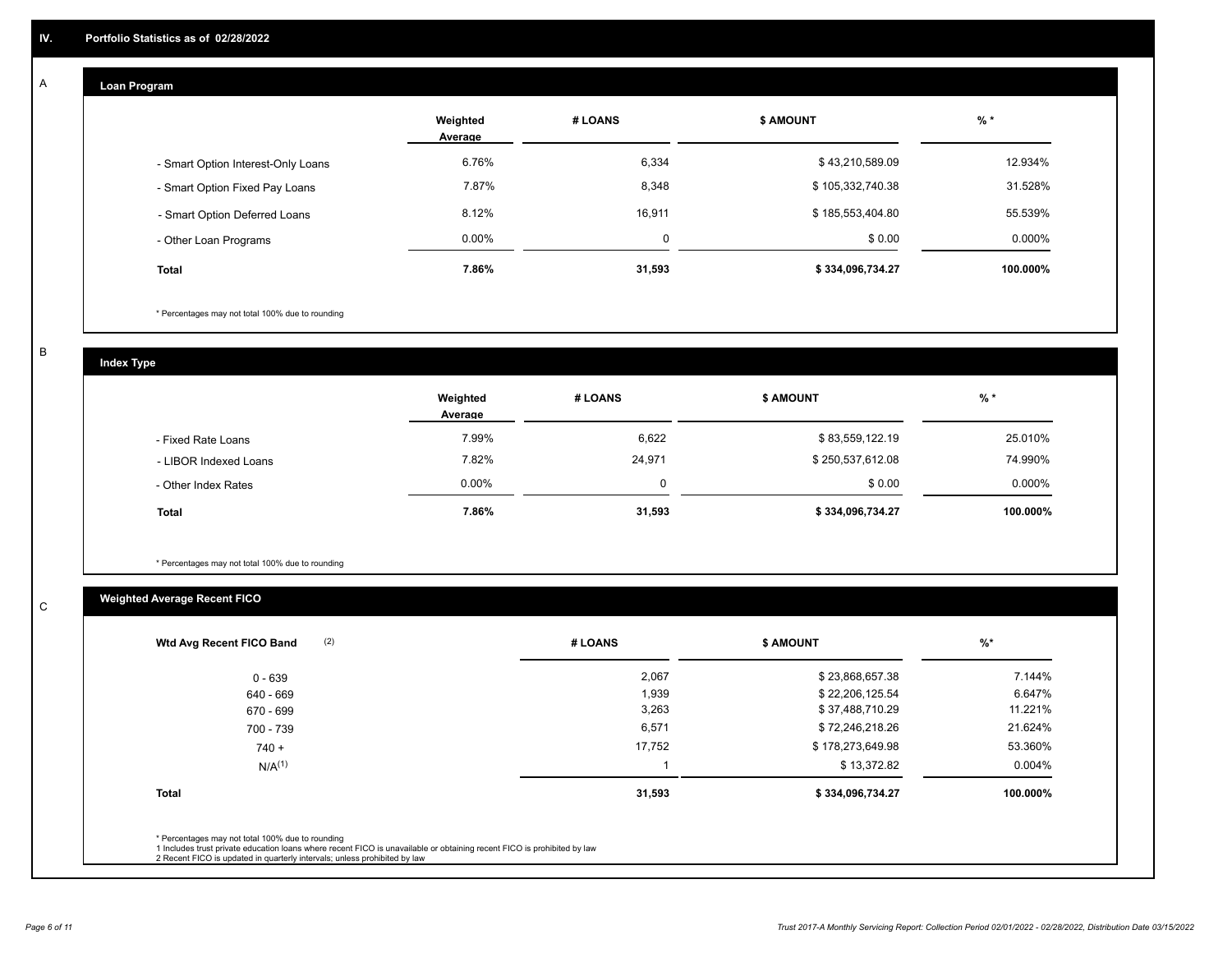| В. | Specified Reserve Account Balance<br>Actual Reserve Account Balance                  | \$2,161,726.00   |  |
|----|--------------------------------------------------------------------------------------|------------------|--|
|    |                                                                                      |                  |  |
|    |                                                                                      | \$2,161,726.00   |  |
|    | <b>Principal Distribution Amount</b>                                                 |                  |  |
|    | Class A Notes Outstanding<br>i.                                                      | \$189,144,725.20 |  |
|    | Pool Balance<br>ii.                                                                  | \$334,096,734.27 |  |
|    | iii.<br>First Priority Principal Distribution Amount (i - ii)                        | \$0.00           |  |
|    | Class A and B Notes Outstanding<br>iv.                                               | \$239,144,725.20 |  |
|    | First Priority Principal Distribution Amount<br>۷.                                   | \$0.00           |  |
|    | Pool Balance<br>vi.                                                                  | \$334,096,734.27 |  |
|    | Specified Overcollateralization Amount<br>vii.                                       | \$100,229,020.28 |  |
|    | Regular Principal Distribution Amount (if (iv > 0, (iv - v) - (vi - vii))<br>viii.   | \$5,277,011.21   |  |
|    | Pool Balance<br>ix.                                                                  | \$334,096,734.27 |  |
|    | 10% of Initial Pool Balance<br>х.                                                    | \$85,330,772.63  |  |
|    | First Priority Principal Distribution Amount<br>xi.                                  | \$0.00           |  |
|    | Regular Principal Distribution Amount<br>xii.                                        | \$5,277,011.21   |  |
|    | Available Funds (after payment of waterfall items A through I)<br>xiii.              | \$2,910,327.36   |  |
|    | xiv. Additional Principal Distribution Amount (if(vi <= x,min(xiii, vi - xi - xii))) | \$0.00           |  |
| C. | R-2 Certificate                                                                      |                  |  |
|    | <b>Previous Notional Balance</b>                                                     | \$52,541,061.00  |  |
|    | Shortfall of Principal                                                               | \$0.00           |  |
|    | Shortfall of Interest                                                                | \$0.00           |  |
|    | <b>Current Notional Balance</b>                                                      | \$52,541,061.00  |  |
|    | Excess Distribution Allocated (1)                                                    | \$810,511.28     |  |
| D. | R-3 Certificate                                                                      |                  |  |
|    | <b>Previous Notional Balance</b>                                                     | \$5,353,543.68   |  |
|    | Remaining Principal Collections (2)                                                  | \$0.00           |  |
|    | <b>Current Notional Balance</b>                                                      | \$4,509,419.28   |  |

amount will be zero<br>2. Payments will be made after the principal balance of each class of notes has been reduced to zero and the pool balance is less than or equal to the principal balance of the R-3 **Certificate**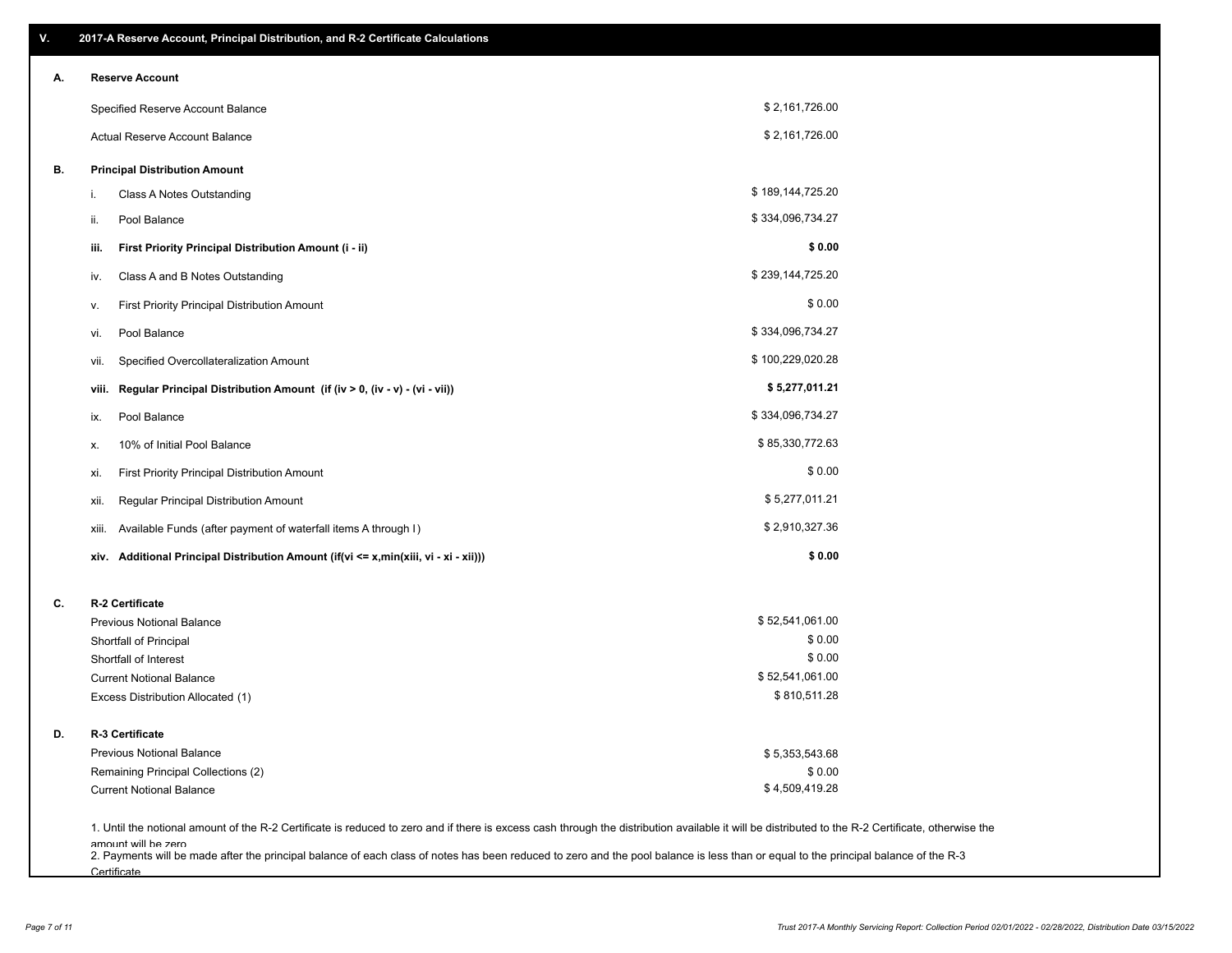|                                                         | Paid           | <b>Funds Balance</b> |
|---------------------------------------------------------|----------------|----------------------|
| <b>Total Available Funds</b>                            |                | \$8,885,297.29       |
| <b>Trustee Fees</b><br>A                                | \$0.00         | \$8,885,297.29       |
| <b>Servicing Fees</b><br>В                              | \$221,558.52   | \$8,663,738.77       |
| C<br>i. Administration Fees                             | \$8,333.00     | \$8,655,405.77       |
| ii. Unreimbursed Administrator Advances plus any Unpaid | \$15,000.00    | \$8,640,405.77       |
| Class A Noteholders Interest Distribution Amount<br>D   | \$307,233.87   | \$8,333,171.90       |
| Е<br>First Priority Principal Payment                   | \$0.00         | \$8,333,171.90       |
| Class B Noteholders Interest Distribution Amount<br>F.  | \$145,833.33   | \$8,187,338.57       |
| <b>Reinstatement Reserve Account</b><br>G               | \$0.00         | \$8,187,338.57       |
| H<br>Regular Principal Distribution                     | \$5,277,011.21 | \$2,910,327.36       |
| <b>Carryover Servicing Fees</b>                         | \$0.00         | \$2,910,327.36       |
| Additional Principal Distribution Amount<br>J           | \$0.00         | \$2,910,327.36       |
| Unpaid Expenses of Trustee<br>Κ                         | \$0.00         | \$2,910,327.36       |
| Unpaid Expenses of Administrator<br>L                   | \$0.00         | \$2,910,327.36       |
| i. Remaining Funds to the R-1 Certificateholder(s)<br>м | \$2,099,816.08 | \$810,511.28         |
| ii. Remaining Funds to the R-2 Certificateholder(s)     | \$810,511.28   | \$0.00               |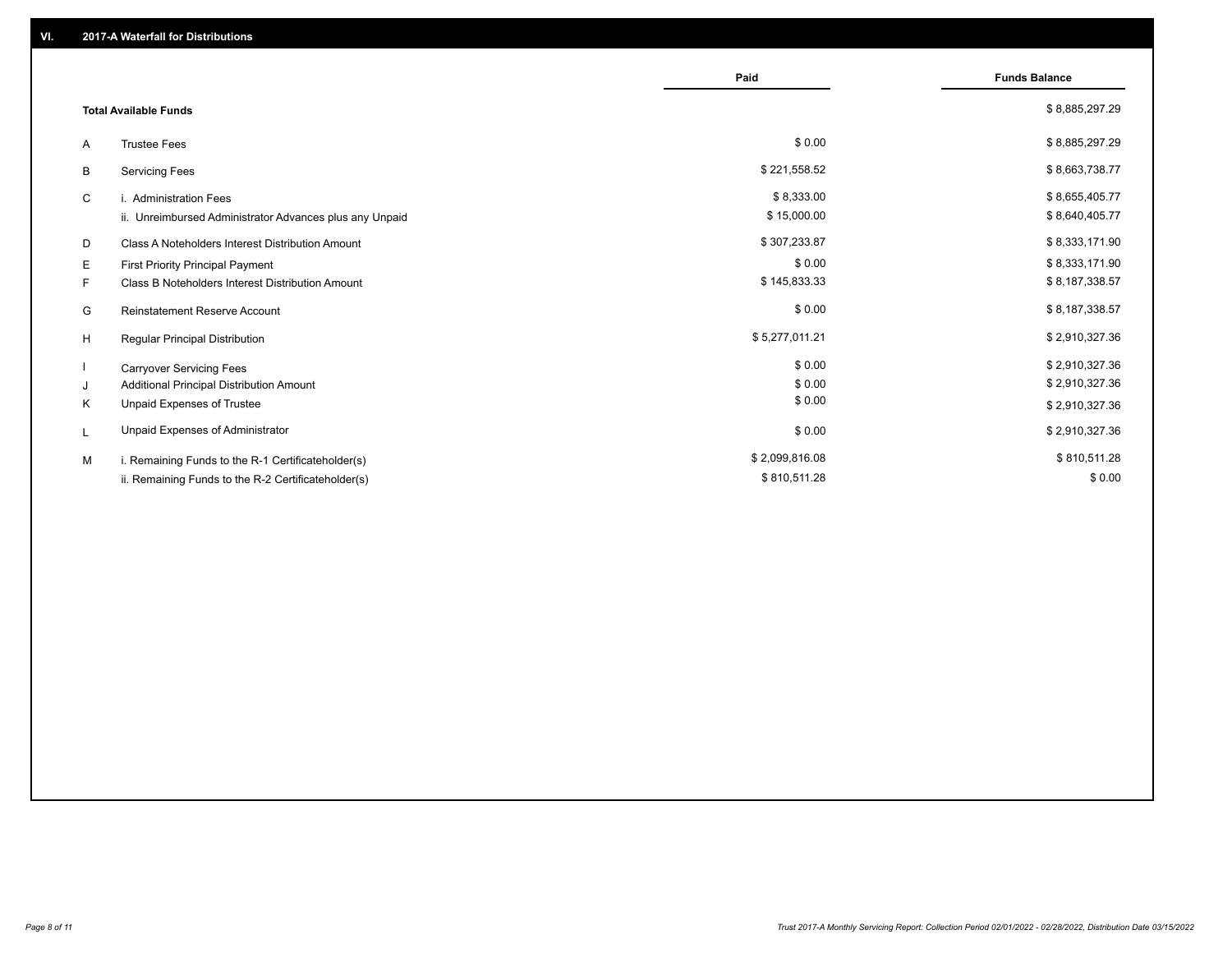| <b>Distribution Amounts</b>                                |                         |                         |                         |
|------------------------------------------------------------|-------------------------|-------------------------|-------------------------|
|                                                            | A <sub>2</sub> A        | A <sub>2</sub> B        | в                       |
| Cusip/Isin                                                 | 78448WAB1               | 78448WAC9               | 78448WAD7               |
| <b>Beginning Balance</b>                                   | \$94,572,362.60         | \$94,572,362.60         | \$50,000,000.00         |
| Index                                                      | <b>FIXED</b>            | <b>LIBOR</b>            | <b>FIXED</b>            |
| Spread/Fixed Rate                                          | 2.88%                   | 0.90%                   | 3.50%                   |
| Record Date (Days Prior to Distribution)                   | 1 NEW YORK BUSINESS DAY | 1 NEW YORK BUSINESS DAY | 1 NEW YORK BUSINESS DAY |
| <b>Accrual Period Begin</b>                                | 2/15/2022               | 2/15/2022               | 2/15/2022               |
| <b>Accrual Period End</b>                                  | 3/15/2022               | 3/15/2022               | 3/15/2022               |
| Daycount Fraction                                          | 0.08333333              | 0.07777778              | 0.08333333              |
| Interest Rate*                                             | 2.88000%                | 1.09114%                | 3.50000%                |
| <b>Accrued Interest Factor</b>                             | 0.002400000             | 0.000848664             | 0.002916667             |
| <b>Current Interest Due</b>                                | \$226,973.67            | \$80,260.20             | \$145,833.33            |
| Interest Shortfall from Prior Period Plus Accrued Interest | $\mathsf{\$}$ -         | $$ -$                   | $$ -$                   |
| <b>Total Interest Due</b>                                  | \$226,973.67            | \$80,260.20             | \$145,833.33            |
| <b>Interest Paid</b>                                       | \$226,973.67            | \$80,260.20             | \$145,833.33            |
| <b>Interest Shortfall</b>                                  | $\mathsf{\$}$ -         | $$ -$                   | $$ -$                   |
| <b>Principal Paid</b>                                      | \$2,638,505.61          | \$2,638,505.60          | $$ -$                   |
| <b>Ending Principal Balance</b>                            | \$91,933,856.99         | \$91,933,857.00         | \$50,000,000.00         |
| Paydown Factor                                             | 0.012272119             | 0.012272119             | 0.000000000             |
| <b>Ending Balance Factor</b>                               | 0.427599335             | 0.427599335             | 1.000000000             |

\* Pay rates for Current Distribution. For the interest rates applicable to the next distribution date, please see https://www.salliemae.com/about/investors/data/SMBabrate.txt.

**VII. 2017-A Distributions**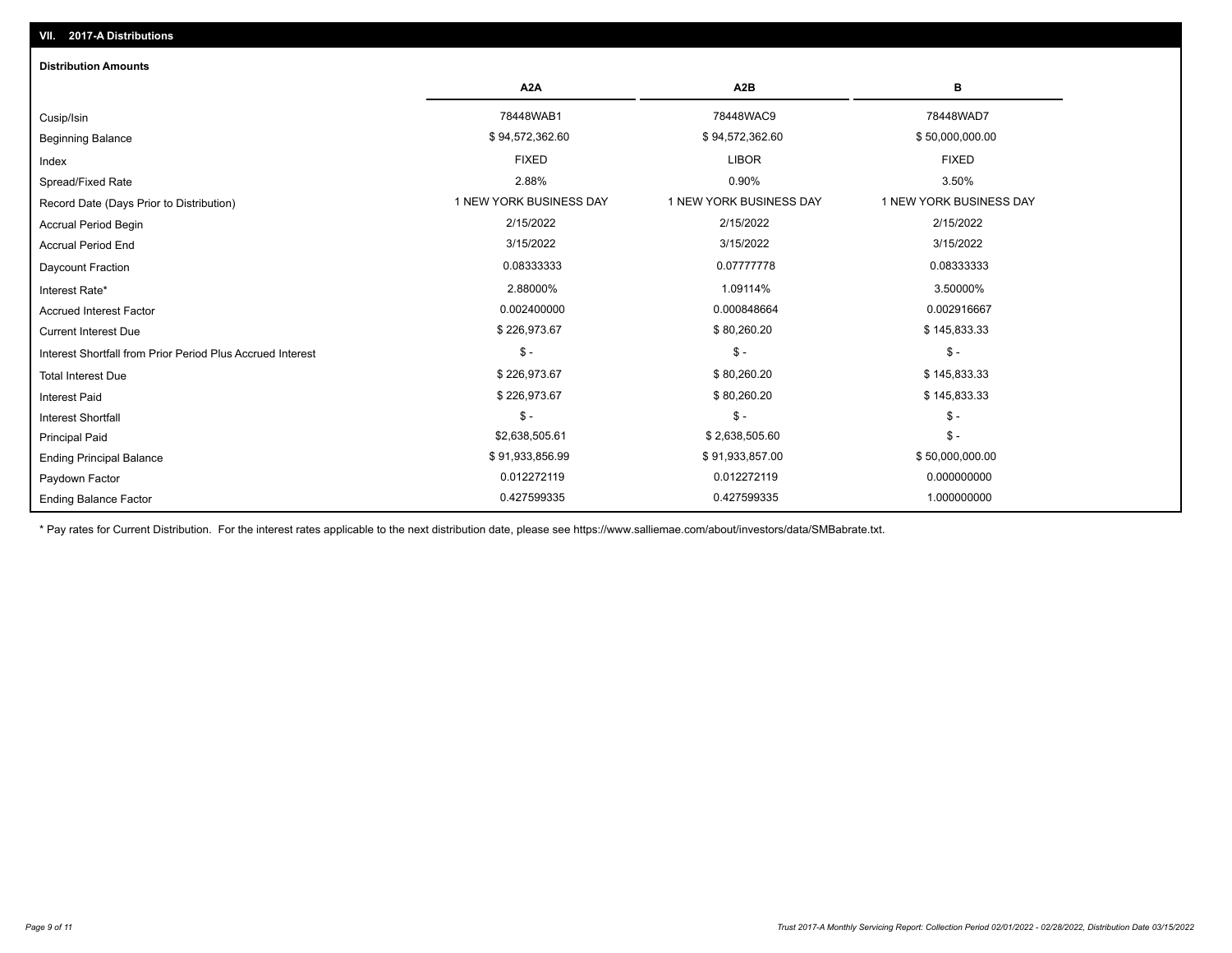### **Since Issued Total CPR**

$$
\text{total cPR} = 1 - \left(\frac{APB}{PPB}\right)^{\left(\frac{12}{MSC}\right)}
$$

APB = Actual period-end Pool Balance PPB = Projected period-end Pool Balance assuming no prepayments and no defaults Pool Balance = Sum(Principal Balance + Interest Accrued to Capitalize Balance) MSC = Months Since Cut-Off

I J Ι

#### **Since-Issued Total Constant Prepayment Rate (CPR)**

Since-Issued Total CPR measures prepayments, both voluntary and involuntary, for a trust student loan pool over the life of a transaction. For each trust distribution, the actual month-end pool balance is compared against a month-end pool balance originally projected at issuance assuming no prepayments and defaults. For purposes of Since- Issued Total CPR calculations, projected period end pool balance assumes in-school status loans have up to a six month grace period before moving to repayment, grace status loans remain in grace status until their status end date and then to move to full principal and interest repayment, loans subject to interim interest or fixed payments during their in-school and grace period continue paying interim interest or fixed payments until full